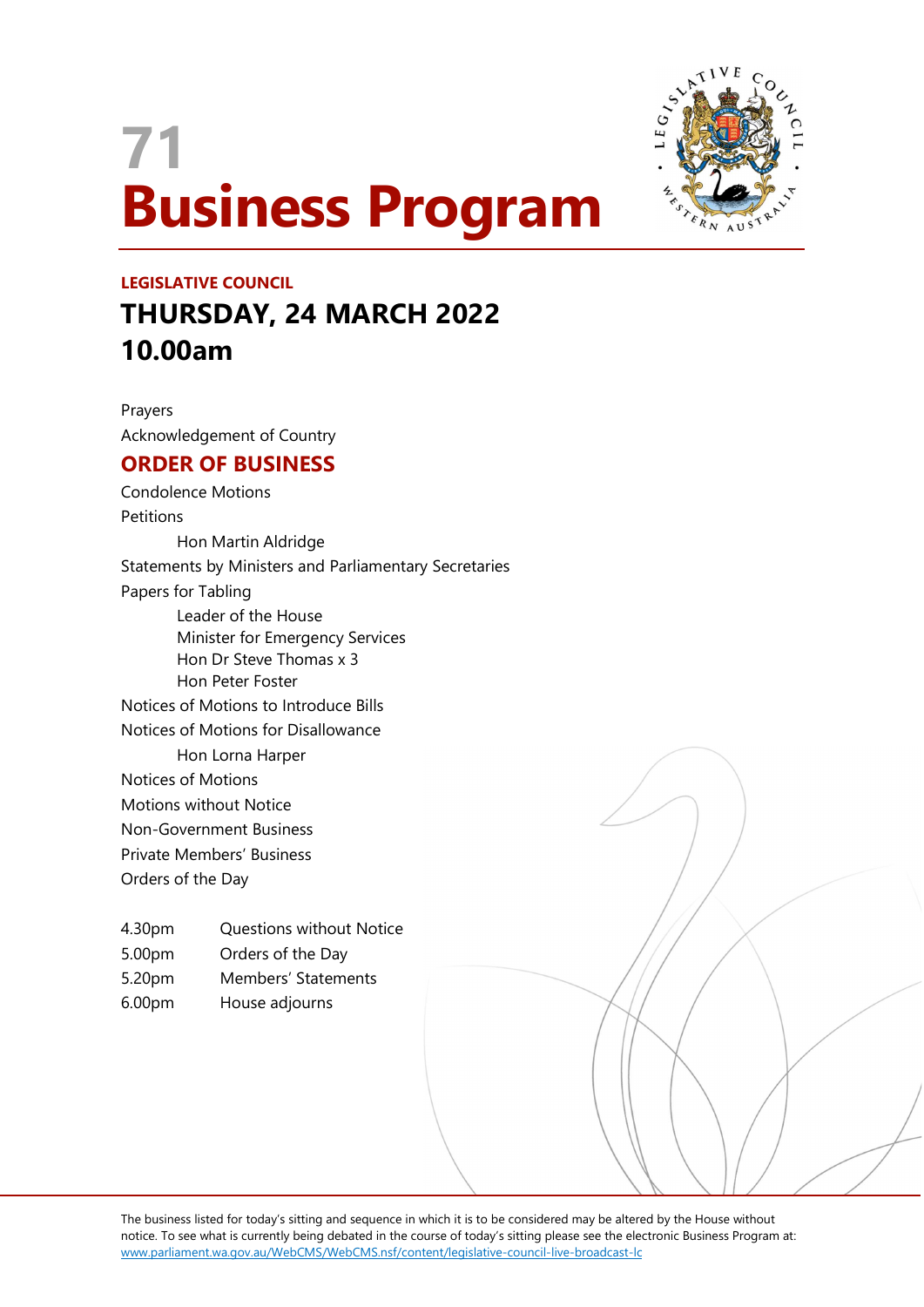#### NON-GOVERNMENT BUSINESS

#### 1. Emergency Declarations to Manage COVID-19

 $\overline{a}$ 

 $\overline{a}$ 

Hon Tiorn Sibma to move -

That in relation to the McGowan Government's extended use since March 2020 of emergency declarations made under the Emergency Management Act 2005 and the Public Health Act 2016 across Western Australia to manage COVID-19, and the related use of extraordinary powers and directions, including, but not limited to, the present COVID Transition (Level 2 Public Health and Social Measures) Direction (No. 2), the Government must —

- (a) explain how Western Australia is still in a "state of emergency";
- (b) explain why both emergency declarations have been recently extended, and how the multitude of COVID directions which stem from those declarations are justified;
- (c) provide all written advice that the Minister for Emergency Services and Minister for Health have relied upon in extending (each fortnight) the above declarations;
- (d) commit to tabling the justification for each future emergency declaration extension granted; and
- (e) describe at which point the Government will revoke the emergency declarations, and at which point each of the present COVID directions will be reviewed or repealed.

#### PRIVATE MEMBERS' BUSINESS

#### 1. Government Investment in Regional Western Australia

 $\overline{a}$ 

 $\overline{a}$ 

 $\overline{a}$ 

 $\overline{a}$ 

Hon Peter Foster to move —

That this House commends the McGowan Labor Government for its record investment into regional Western Australia and its commitment to regional jobs, industry and businesses through the 2021-22 Budget, COVID-19 \$5.5 billion Recovery Fund, and the Regional Economic Development Grants.

#### ORDERS OF THE DAY

#### 1. City of Vincent Local Government Property Local Law 2021 — Disallowance

Moved (SO 67(3)) 24 March 2022 on the motion of Hon Lorna Harper (Days remaining 17 after today (Indicative date — 10 August 2022))

That, pursuant to recommendation of the Joint Standing Committee on Delegated Legislation, the City of Vincent Local Government Property Local Law 2021 published in the Gazette on 30 November 2021 and tabled in the Legislative Council on 7 December 2021 under the Local Government Act 1995, be and is hereby disallowed. (Tabled Paper 960).